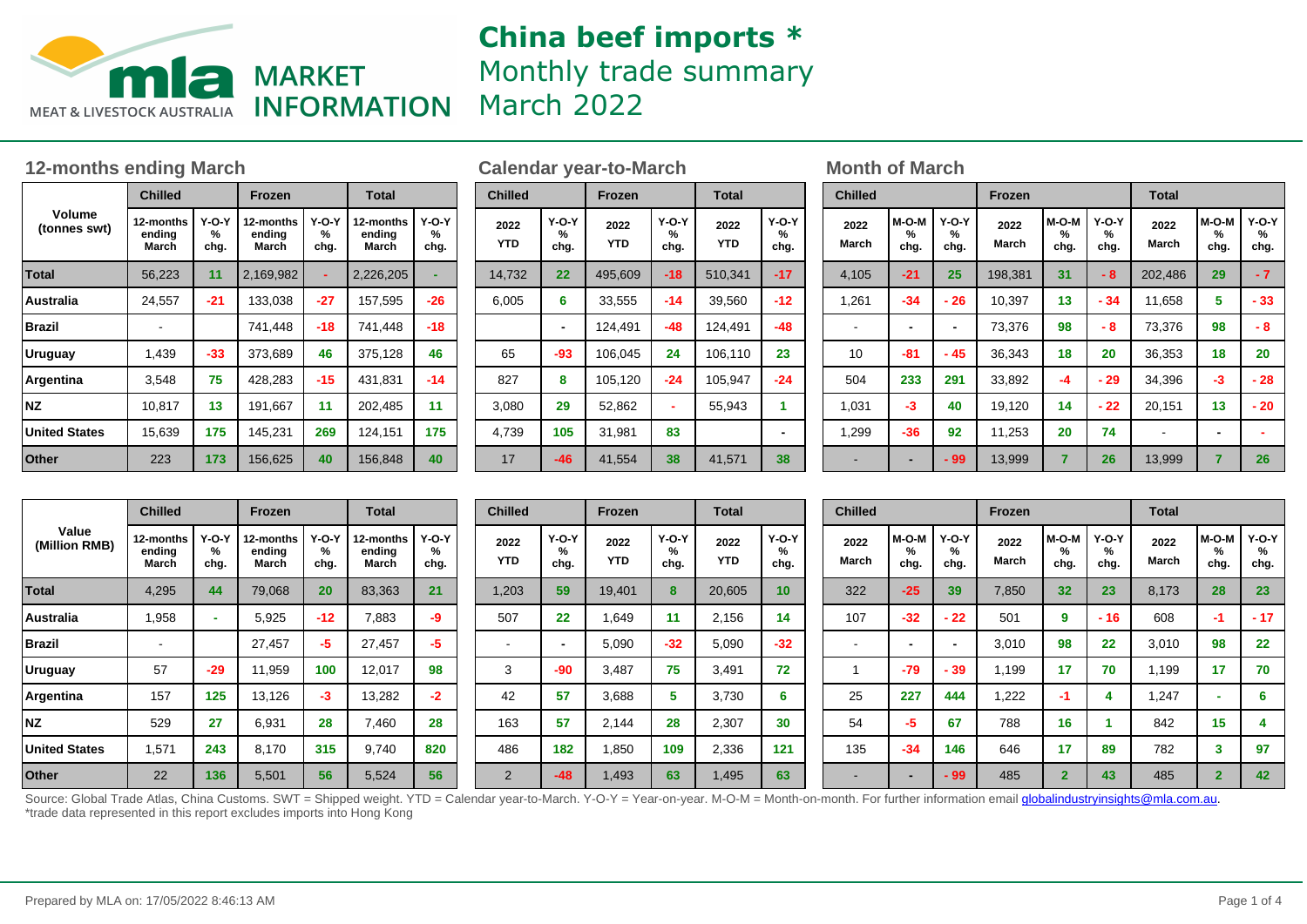

**China beef imports \*** Monthly trade summary March 2022

© Meat & Livestock Australia Limited, 2016. ABN 39 081 678 364. MLA makes no representations as to the accuracy of any information or advice contained in this publication and excludes all liability, whether in contract, tort (including negligence or breach of statutory duty) or otherwise as a result of reliance by any person on such information or advice. All use of MLA publications, reports and information is subject to MLA's Market Report an Information Terms of Use. Please read our terms of use carefully and ensure you are familiar with its content [- click here for MLA](http://www.mla.com.au/files/edae0364-a185-4a6f-9dff-a42700d1463a/MLA-Market-Report-and-Information-Terms-of-use-Dec-2014.pdf)'[s terms of use.](http://www.mla.com.au/files/edae0364-a185-4a6f-9dff-a42700d1463a/MLA-Market-Report-and-Information-Terms-of-use-Dec-2014.pdf)



Source: Global Trade Atlas, China Customs. Prepared by MLA.

### **Year-to-March imported beef market share**

**Monthly China beef imports**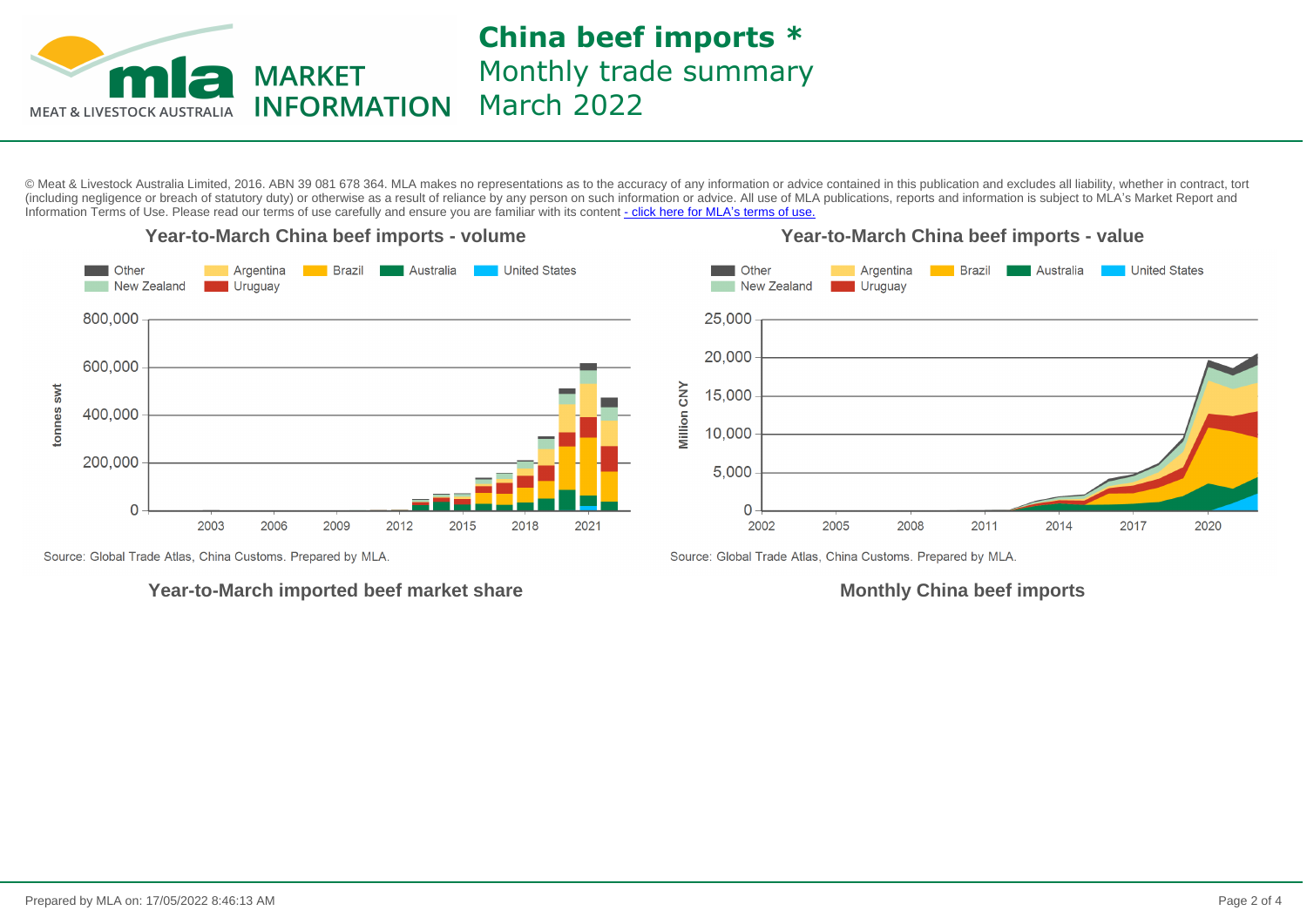## **China beef imports \*** Monthly trade summary March 2022





**MARKET** 





Source: Global Trade Atlas, China Customs. Prepared by MLA.

| <b>Volume</b><br>(tonnes swt) | 2007     | 2008           | 2009         | 2010   | 2011           | 2012   | 2013    | 2014    | 2015    | 2016                | 2017    | 2018    | 2019    | 2020                                          | 2021    | 2022<br><b>YTD</b> | $Y-O-Y$<br>%<br>chg. |
|-------------------------------|----------|----------------|--------------|--------|----------------|--------|---------|---------|---------|---------------------|---------|---------|---------|-----------------------------------------------|---------|--------------------|----------------------|
| <b>Total</b>                  | 3,639    | 4,243          | 14,158       | 23,702 | 20,135         | 61,386 | 294,223 | 297,949 | 473,835 | 580,049             | 695,109 |         |         | 1,039,388   1,659,891   2,118,873   2,332,864 |         | 510,341            | $-17$                |
| <b>Australia</b>              | 2.172    | 2,571          | 5,558        | 5,757  | 7,876          | 27,293 | 154,777 | 135,210 | 155,938 | 10,91               | 115,772 | 173,088 | 307,217 | 253,784                                       | 162,808 | 39,560             | $-12$                |
| <b>Brazil</b>                 | 329      | 33             | 932          | 7,853  | 2,091          | 8,705  |         | 0       | 56,429  | 171.157             | 197,563 | 322,693 | 399,642 | 848,473                                       | 858,473 | 124,491            | $-48$                |
| <b>Uruguay</b>                | 920      | 1,464          | 5,163        | 7,633  | 7,364          | 14,497 | 70,334  | 89,080  | 123,206 | 155.44 <sup>,</sup> | 195,868 | 218,553 | 285,826 | 229,678                                       | 355,186 | 106.110            | 23                   |
| Argentina                     | 0        | 0              |              | 16     | 0              | 220    | 9,220   | 16,983  | 42,688  | 51,957              | 86,330  | 180,377 | 375,581 | 482,567                                       | 465,196 | 105,947            | $-24$                |
| <b>NZ</b>                     | 217      | 173            | 2,505        | 2,442  | 2,803          | 7,456  | 35,375  | 40,384  | 70,266  | 72,052              | 79,479  | 110,805 | 214,400 | 169,874                                       | 201,794 | 55,943             |                      |
| <b>United States</b>          |          |                |              |        |                |        |         |         |         |                     |         |         |         | 28,167                                        | 143,926 |                    |                      |
| <b>Other</b>                  | $\Omega$ | $\overline{2}$ | $\mathbf{0}$ |        | $\overline{0}$ | 3,216  | 24,517  | 16,292  | 25,309  | 18,532              | 20,097  | 33,872  | 77,225  | 106,331                                       | 145,482 | 41,571             | 38                   |
|                               |          |                |              |        |                |        |         |         |         |                     |         |         |         |                                               |         |                    |                      |

#### **Historical beef imports - Calendar year totals**

Source: Global Trade Atlas, China Customs. SWT = Shipped weight. YTD = Calendar year-to-March. Y-O-Y = Year-on-year. For further information email *globalindustryinsights@mla.com.au.*